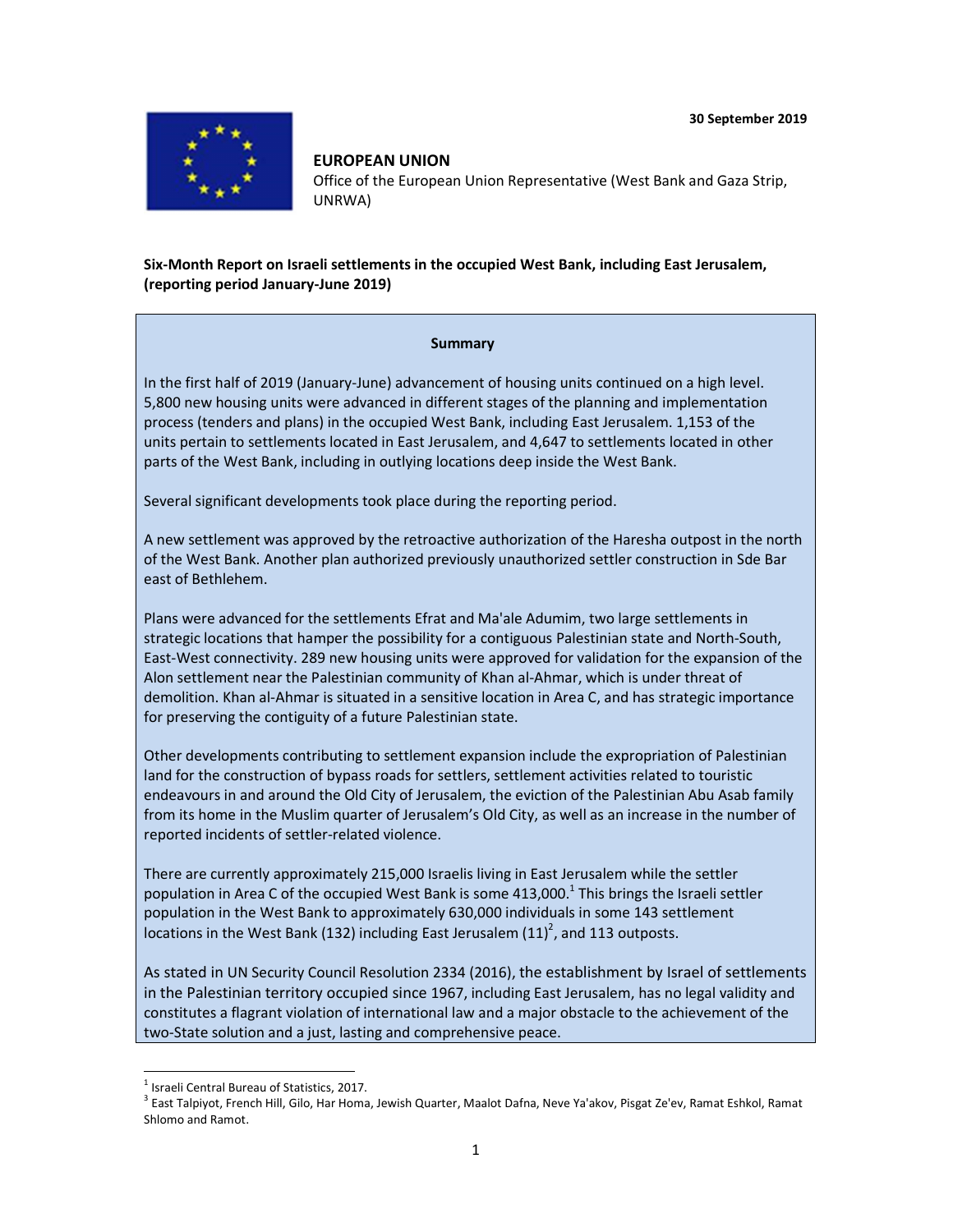## **1. SETTLEMENT PLANS AND TENDERS IN 2019 (JANUARY-JUNE)**

In the first six months of 2019, 5,800 housing units were advanced in different stages in the planning and implementation process in the West Bank, including East Jerusalem.<sup>3</sup> Of the 5,800 units, 1,153 units pertain to settlements located in East Jerusalem, and 4,647 units to settlements located in other parts of the West Bank, including in outlying locations deep inside the West Bank.

The expansion of settlements took place in principally two main stages.

The first stage took place on 4 April 2019 when the Higher Planning Council of the Civil Administration forwarded 28 plans for the construction of 3,691 new housing units. 1,226 units were approved for validation (final approval), and at least 2,465 units were approved for deposit.

These plans include 1,000 units in Efrat and 603 units in Ma'ale Adumim, two large settlements in strategic locations that hamper the possibility for a contiguous Palestinian state and North-South, East-West connectivity. Other plans concerned the expansion of the Alon settlement near the Palestinian community of Khan al-Ahmar, which is under threat of demolition. Khan al-Ahmar is situated in a sensitive location in Area C, and has strategic importance for preserving the contiguity of a future Palestinian state. Plans also concerned the construction of a 370-meter-long pedestrian bridge between two parts of the Beitar Illit settlement over private Palestinian land.

Also on 4 April 2019, the Ministry of Housing and the Israel Lands Authority published 13 tenders related to settlements for the construction of 956 housing units and commercial complexes in the West Bank.

The second stage took place on 30 May 2019, when the Ministry of Housing published four tenders for the construction of 805 housing units in Israeli settlements located in East Jerusalem, 460 units in Pisgat Ze'ev and 345 units in Ramot. This year's number of units tendered in East Jerusalem already exceeds the respective numbers over the last four years; 2015 (583), 2016 (323), 2017 (130) and 2018 (603).

These plans are intended to add housing units to already existing settlements in East Jerusalem in a way that increases the density of the built-up areas and does not actually expand the settlements geographically.

 $\overline{a}$ 

<sup>&</sup>lt;sup>3</sup> All the data on settlements are based on publicly available information from the Civil Administration's High Planning Committee, where Peace Now is present at the meetings. For detailed information about the plans see this link: peacenow.org.il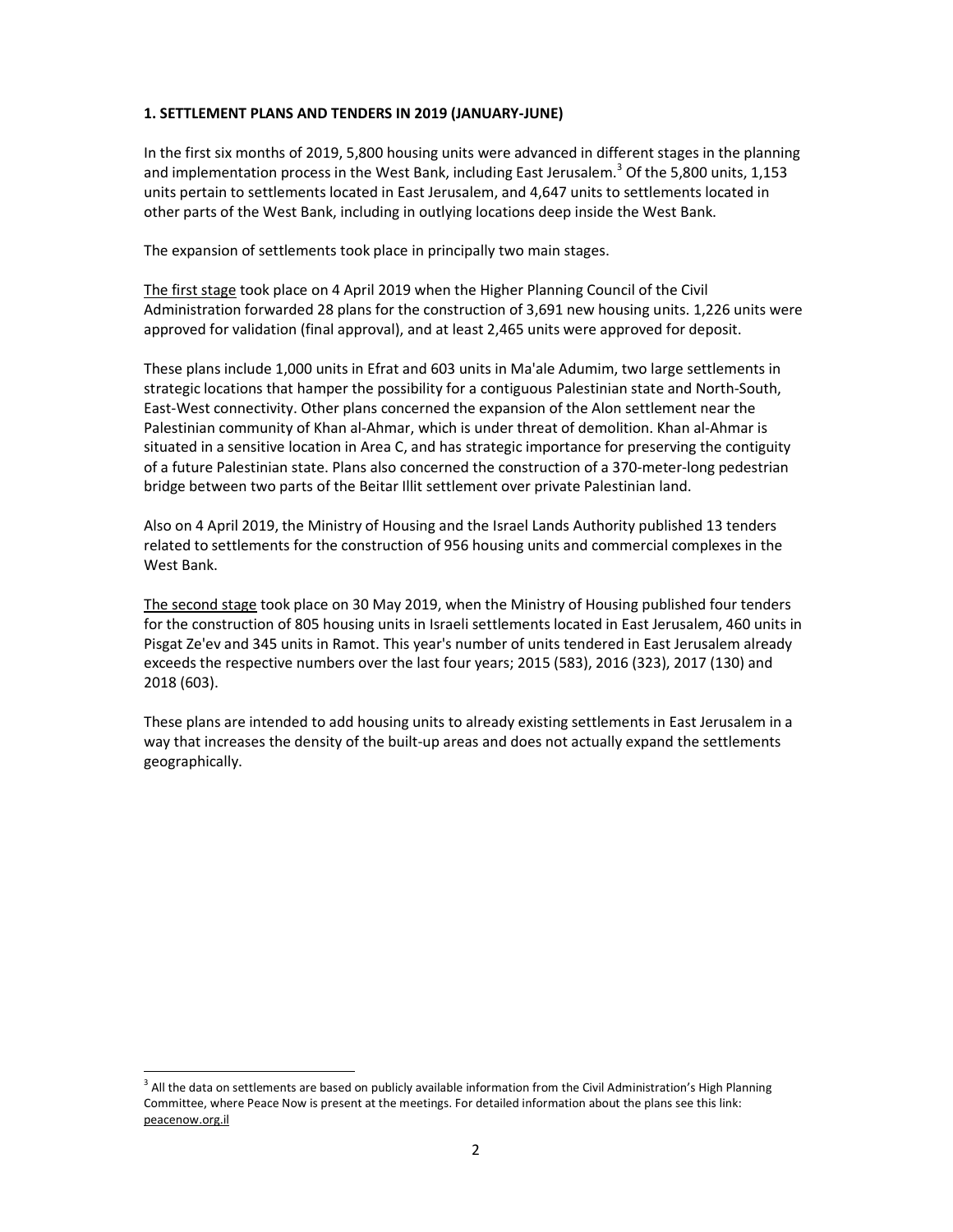|              | <b>East Jerusalem</b>                |              | <b>Other parts of the West Bank</b>                         |
|--------------|--------------------------------------|--------------|-------------------------------------------------------------|
| 18 Feb       | Plans for 348 units (Gilo)           | 4 April      | Plans for 118 units (Etz Efrayim)                           |
| 30 May       | Tenders for 263 (Ramot)              | 4 April      | Plans for 25 units (Pduel)                                  |
| 30 May       | Tenders for 82 units (Ramot)         | 4 April      | Plans for 7 units (Rehelim)                                 |
| 30 May       | Tenders for 210 units (Pisgat Ze'ev) | 4 April      | Plans for 107 units (Elon Moreh)                            |
| 30 May       | Tenders for 250 units (Pisgat Ze'ev) | 4 April      | Plans for 152 units (Givat Ze'ev)                           |
|              |                                      | 4 April      | Plans for 85 units (Karnei Shomron)                         |
|              |                                      | 4 April      | Plans for 351 units (Elkana)                                |
|              |                                      | 4 April      | Plans for 12 units (Ariel)                                  |
|              |                                      | 4 April      | Plans for 147 units (Mitzpe Yerico)                         |
|              |                                      | 4 April      | Plans for 258 units (Haresha Talmon)                        |
|              |                                      | 4 April      | Plans for 220 units (Shilo)                                 |
|              |                                      | 4 April      | Plans for 289 units (Alon)                                  |
|              |                                      | 4 April      | Plans for 54 units (Oranit)                                 |
|              |                                      | 4 April      | Plans for 32 units (Beit Arie)                              |
|              |                                      | 4 April      | Plans for 202 units (Beitar Illit)                          |
|              |                                      | 4 April      | Plans for 1,000 units (Efrat)                               |
|              |                                      | 4 April      | Plans for 29 units (Sde Bar Nokdim)                         |
|              |                                      | 4 April      | Plans for 603 units (Ma'ale Adumim)                         |
|              |                                      | 4 April      | Tenders for 111 units (Oranit)                              |
|              |                                      | 4 April      | Tenders for 118 units (Ofraim)                              |
|              |                                      | 4 April      | <b>Tenders</b><br>for<br>112<br>units<br>(Alfei<br>Menashe) |
|              |                                      | 4 April      | Tenders for 250 units (Elkana)                              |
|              |                                      | 4 April      | Tenders for 195 units (Ariel)                               |
|              |                                      | 4 April      | Tenders for 14 units (Beitar Illit)                         |
|              |                                      | 4 April      | Tenders for 62 units (Geva Binyamin)                        |
|              |                                      | 4 April      | Tenders for 44 units (Ma'ale Efraim)                        |
|              |                                      | 4 April      | Tenders for 50 units (Imanuel)                              |
| <b>Total</b> | 1,153 units                          | <b>Total</b> | 4,647 units                                                 |

**Table 1. Overview of settlement announcements in the first half of 2019 (January-June)** 

*Source: Peace Now and Ir Amim*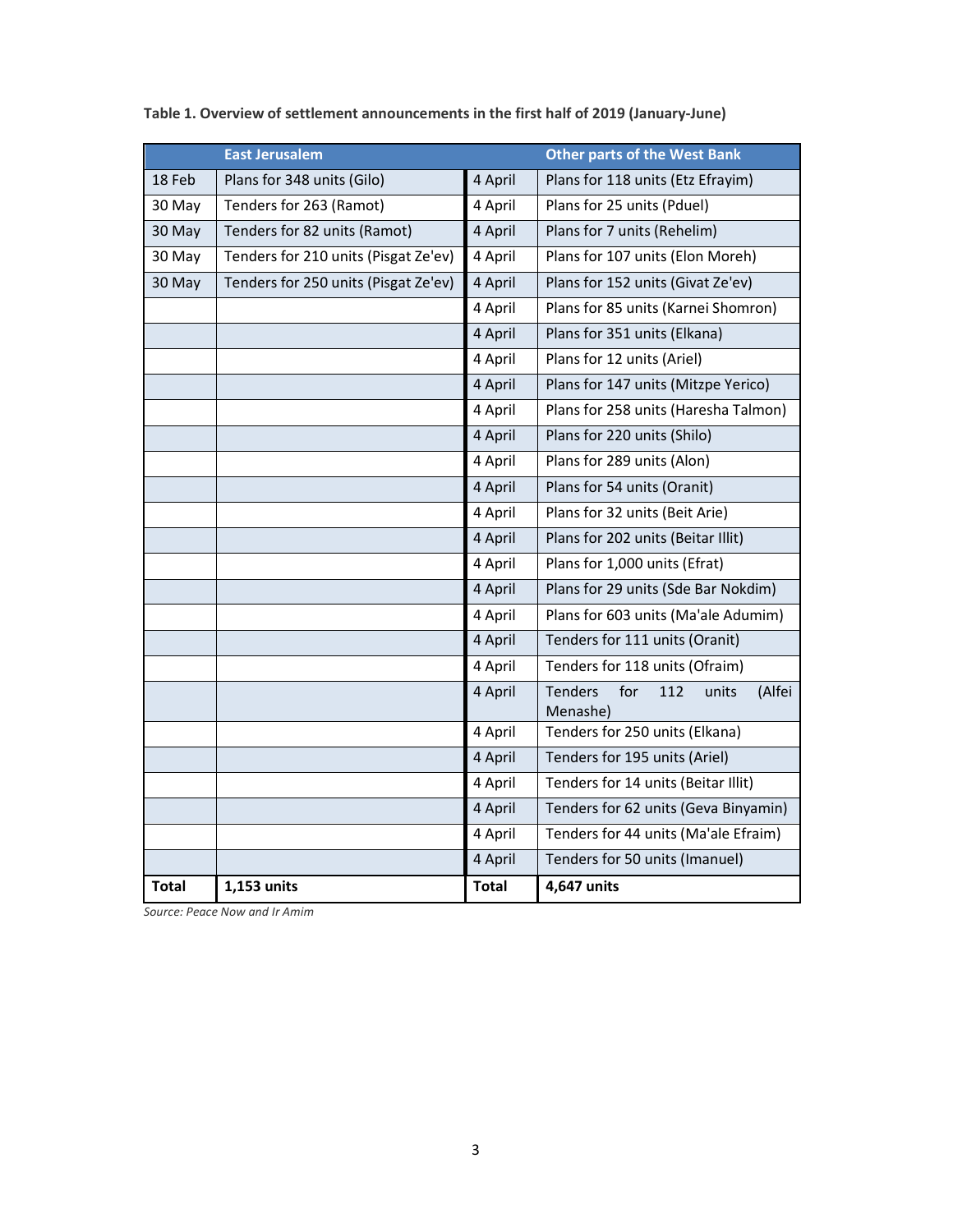#### **2. TRENDS IN SETTLEMENT PLANS AND TENDERS SINCE 2015**

The total number of housing units advanced through plans and tenders during the first six month of 2019 (5,800) is roughly in line with the higher levels of settlement advancement seen since 2017, when settlement advancement increased more than three-fold compared to 2015 and 2016 (see table 2).



**Table 2. Advancement of settlement units in the West Bank, including East Jerusalem, 2015-2019** 

*Source: Peace Now and Ir Amim (Previous EU Settlement reports have included, extraordinarily, the advancement of 2,992 units in Gilo South in 2018, which were discussed at local committee. In this table, those advancements have been excluded).* 

As illustrated in table 3, the West Bank (here not including East Jerusalem) experienced a significant up-tick in the advancement of plans and tenders in 2017.



**Table 3. Advancement of settlement units in the West Bank, here not including East Jerusalem, 2015-2019** 

*Source: Peace Now*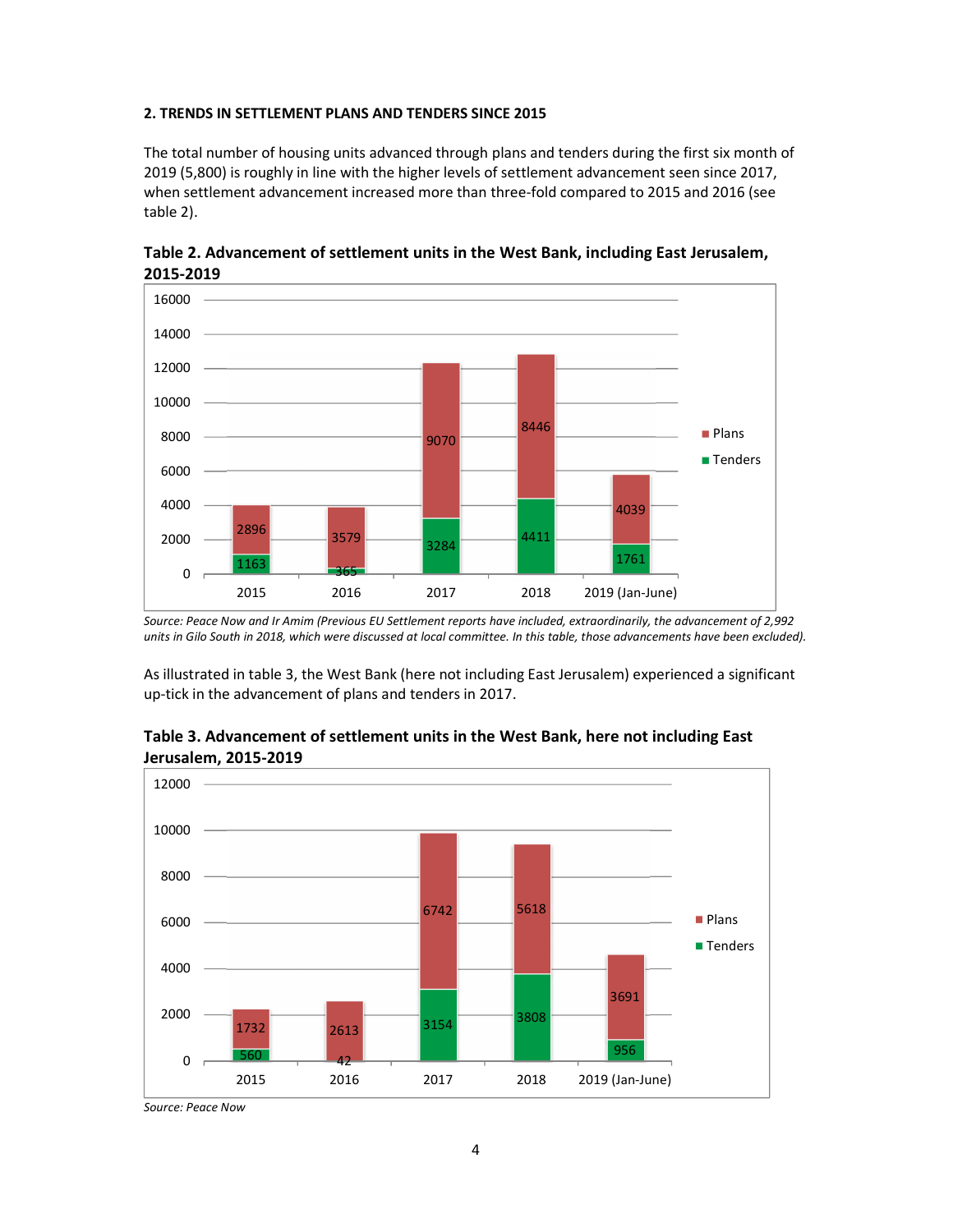As illustrated in table 4, settlements advancements in East Jerusalem increased in 2017 and 2018, respectively. 2019 has so far seen somewhat lower levels of advancements compared with the two preceding years.



**Table 4. Advancement of settlement units in East Jerusalem 2015-2019** 

*Source: Ir Amim (Previous EU Settlement reports have included, extraordinarily, the advancement of 2,992 units in Gilo South in 2018, which were discussed at local committee. In this table, those advancements have been excluded).* 

#### **3. TRENDS IN ACTUAL CONSTRUCTION**

The Israeli Central Bureau of Statistics has not yet published data for 2019. Furthermore, Peace Now will not publish information about actual construction in 2019 until early 2020.

## **4. DEVELOPMENTS CONTRIBUTING TO SETTLEMENT EXPANSION**

The following developments are seen as contributing to settlement expansion and the consolidation of Israel's presence and control of the West Bank, including East Jerusalem.

## The construction of bypass roads for settlers

In January, the northern part of the Eastern Ring Road (route 4370) opened to traffic. The road connects the settlement of Giva Binyamin to route 1, the Jerusalem-Tel Aviv highway, and thus facilitates movement for settlers to Jerusalem. The road has been referred to as the "Apartheid Road" by critics, as it is split in the middle along its entire length by a wall separating Palestinian and Israeli traffic.

In May, the Israeli Civil Administration approved construction of two bypass roads; the Huwwara bypass road south of Nablus, and the Al-Aroub bypass road south of Bethlehem. In early April, the Israeli Defence Minister (at that time Israeli Prime Minister Netanyahu), approved the construction of the two bypass roads to begin. Later, the head of the Civil Administration issued orders to confiscate hundreds of dunams of private Palestinian land to construct the roads. Once completed, the bypass roads will likely lead to further development and construction in the adjacent settlements.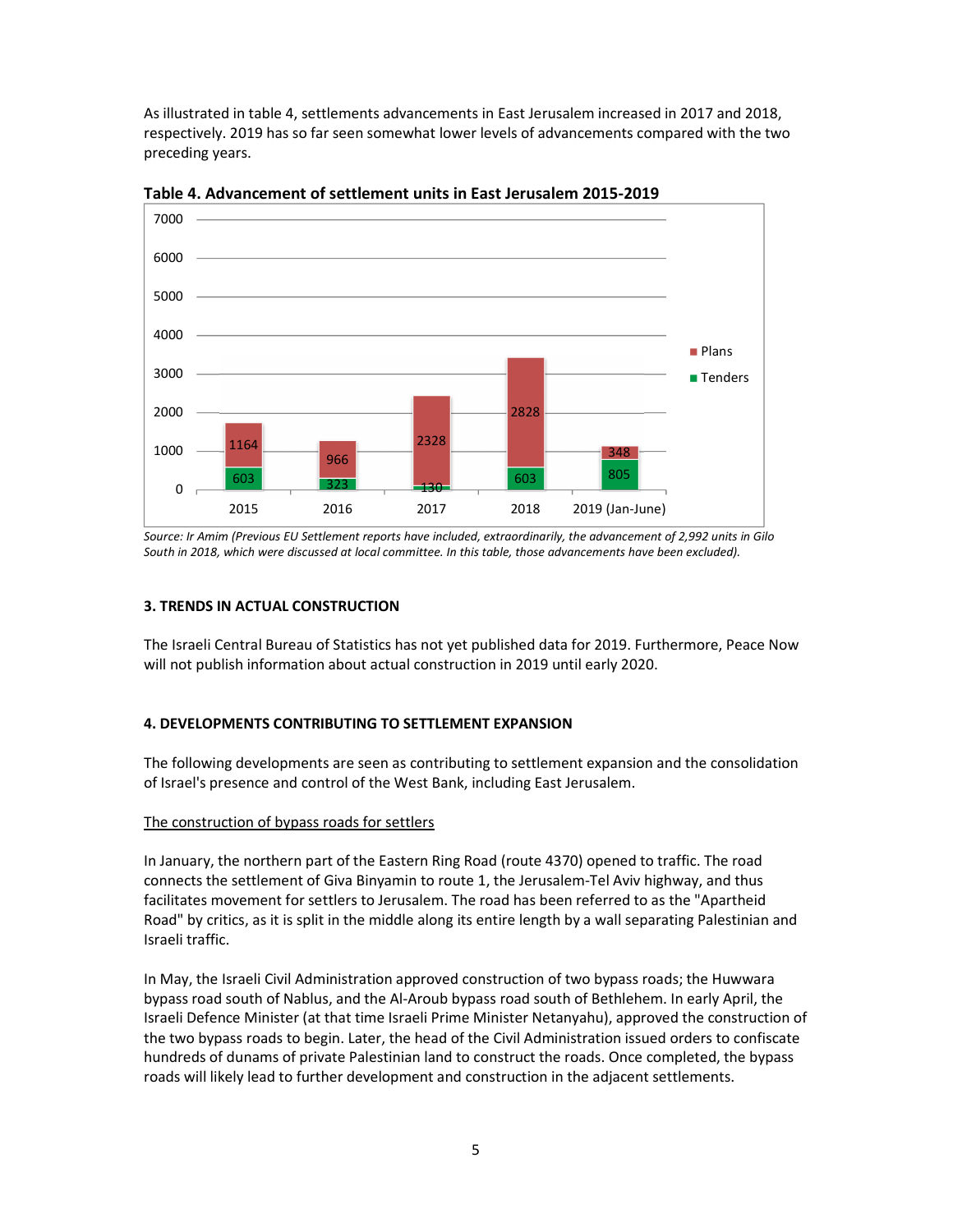For the purpose of the Huwwara bypass road (five and a half kilometres), an expropriation order was issued for 406 dunams of Palestinian land from the villages of Burin, Huwarra, Beita, Awarta, Yasuf, Yatma and A-Sawiya. The road is expected to serve settlers in the four settlements of Yitzhar, Itamar, Har Bracha and Alon Moreh, where some 7,100 settlers live. The road could also facilitate travel to the nearby outpost of Havat Gilad.

For the purpose of the planned Al-Aroub bypass road (seven kilometres), an expropriation order was issued for 401 dunams of Palestinian land from the villages of Beit Ummar and Halhul.

#### Touristic settlement expansion

The reporting period has seen a number of settlement activities related to touristic endeavours in and around the Old City of Jerusalem, in particular in the areas of Gei Ben Hinnom/Wadi Rababe and Silwan.<sup>4</sup> These activities and projects threaten to further blur the pre-1967 Green Line and are implemented around the vicinity of the planned cable car*,* which will together create a more seamless link between West Jerusalem and Silwan, and may divert tourist traffic from its traditional routes via Jaffa and Damascus Gates.

Ir Amim has reported that touristic settlement sites – in concert with settler-initiated evictions of Palestinians, takeovers of Palestinian homes, and the expansion of settler compounds – create a "settlement ring" of tightening Israeli control around the Old City. The organization writes that "ultimately, this use of national parks and tourist sites serves the goal of transforming the Palestinian neighborhoods in and around the Old City – including Silwan, At-Tur, Ras al-Amud and Sheikh Jarrah – from a densely populated Palestinian area into one sprawling tourist site that bolsters Israeli control of the area and access to it."

## Authorization of outposts

Two of the plans advanced in the reporting period concerned the authorization of outposts. One plan concerned the approval of a new settlement by the retroactive authorization of the Haresha outpost. Another plan retroactively authorized construction in Sde Bar east of Bethlehem. Sde Bar was established as an outpost and was retroactively authorized as an educational institute, but in recent years a new residential neighbourhood was built there without authorization.

The so-called Regularization Law, approved by the Israeli Knesset in February 2017, with the aim of retroactively authorizing the status of Israeli homes built on Palestinian private land, remains frozen pending a decision by the Israeli Supreme Court.

## **Evictions**

l,

On 17 February, the Palestinian Abu Asab family, consisting of seven members including children, was evicted by Israeli authorities from its home in the Aqbat al-Khalidiya neighbourhood in the Muslim quarter of Jerusalem's Old City. The Jewish trust of Tsibora and Marzel initiated an eviction lawsuit against the Abu Asab family, claiming that they have no rights over the property as protected tenants or as 'derived tenants,' and that even if they did, they have breached their protected tenancy agreement as a result of not paying rent. On 24 December 2017, the Israeli Magistrates' Court issued a decision in favour of the Jewish trust's claims over the property and ordered the eviction of the Abu Asab family by no later than 1 March 2018.

<sup>&</sup>lt;sup>4</sup> While a small section of Gei Ben Hinnom/Wadi Rababe is situated in West Jerusalem, the remaining part is located in East Jerusalem adjacent to Abu Tur and Silwan.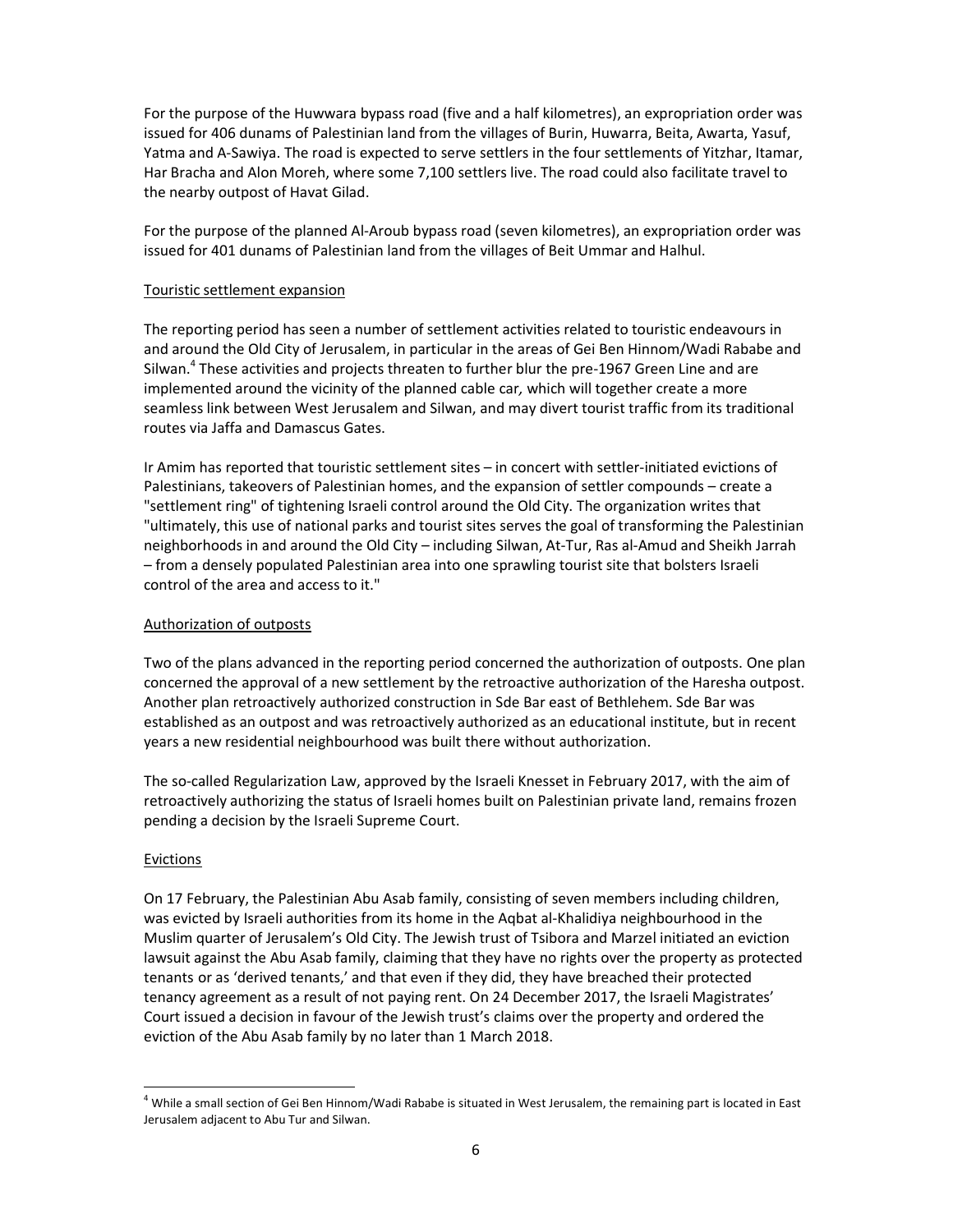OCHA estimates that some 199 Palestinian households in East Jerusalem have eviction cases against them, most of which were initiated by settler organisations, placing some 877 people, including 391 children, at risk of displacement. Since 2016, eight families comprising 43 people, including 19 children, have been evicted from their homes, in Beit Hanina, Silwan, the Old City and Sheikh Jarrah.

# Settler-related violence

UN OCHA has reported 461 incidents of settler-related violence in the reporting period, which represents an increase of 34 per cent compared with the same period in 2018 (344 incidents), and an increase of 66 per cent compared with the same period in 2017 (278 incidents).<sup>5</sup>

137 of the reported incidents in the reporting period took place in Jerusalem's Old City, and 64 in Hebron. 45 of the reported incidents resulted in casualty, 142 in property damage, and 9 in casualty and property damage. A total of 4,439 trees and 208 vehicles were damaged by settlers in the reporting period according to UN OCHA.

# Temporary International Presence in Hebron (TIPH) closes down in Hebron

On 28 January 2019, Israel declined to renew the mandate of the Temporary International Presence in Hebron (TIPH), an international observer mission established pursuant to the provisions of the 1995 Interim Agreement (Oslo II Accord) between Israel and the Palestine Liberation Organization (PLO). As the mission thereby lacked a mandate to perform its duties, the five contributing states of Italy, Norway, Sweden, Switzerland, and Turkey, closed down the mission. TIPH provided observation and protective presence in the area of the city called H2, which, as per the Hebron Protocol of 1997, is under Israel's direct military control, and where some 40,000 Palestinians and 800 settlers live.

UN OCHA reported that the "departure of over 60 TIPH internationals, increases the risk of heightened tension in H2 and exacerbates the protection risks, including those resulted from human rights violations, facing Palestinian residents, particularly schoolchildren." The settlements in Hebron are located in a dense Palestinian urban area. Israeli security forces impose a number of restrictive measures – including limits on Palestinian vehicular and pedestrian movement – which impede Palestinians' access to educational and health-care institutions, and abilities to conduct commercial affairs. Many Palestinian shops, as well as the city's main vegetable and wholesale markets, which are located in closed areas, have been shut down and thousands of Palestinians have been compelled to move out of their homes.

# **5. EU PUBLIC STATEMENTS DURING THE REPORTING PERIOD**

The EU issued the following statements related to settlement expansion during the reporting period.

• In a local statement on 25 February 2019, the EU Heads of Mission in Jerusalem and Ramallah condemned the eviction of the Abu Asab family from their home in the Old City of Jerusalem on 17 February. The statement addressed further settlement plans including evictions that are being forwarded in East Jerusalem, mainly in Sheikh Jarrah, Silwan, the Old City and Beit Safafa.

l,

<sup>&</sup>lt;sup>5</sup> Data available at https://www.ochaopt.org/page/settler-related-violence.